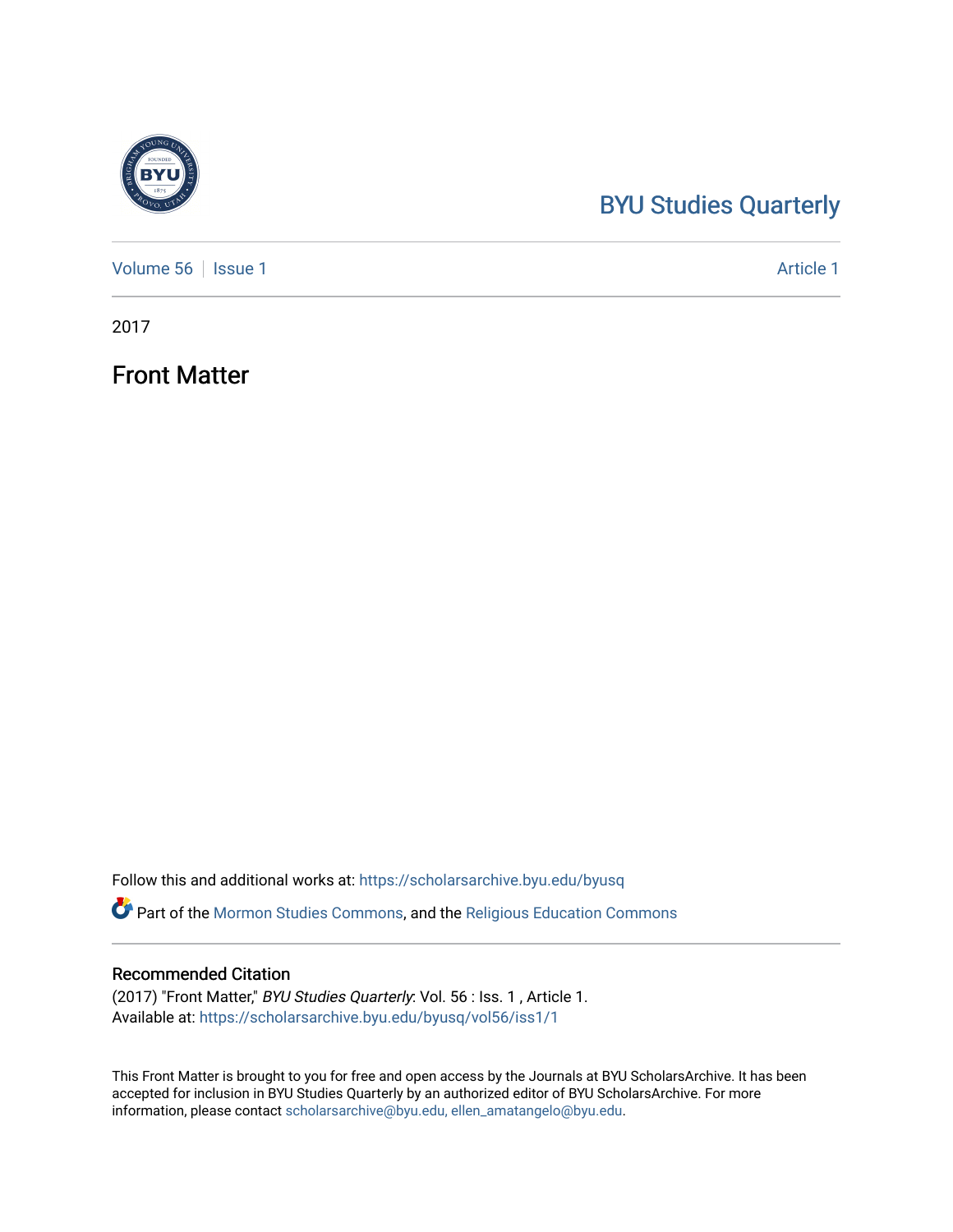## et al.: Front Matter

#### **Advisory Board**

Noel B. Reynolds, chair James P. Bell Donna Lee Bowen Douglas M. Chabries George Handley R. Kelly Haws Robert L. Millet Noel B. Reynolds Alan L. Wilkins

**Editor in Chief** John W. Welch

#### **Church History Board**

Richard Bennett, chair *19th-century history* Brian Q. Cannon *20th-century history* Kathryn Daynes *19th-century history* Gerrit J. Dirkmaat *Joseph Smith, 19th-century Mormonism* Steven C. Harper *documents* Frederick G. Williams *cultural history*

### **Liberal Arts and Sciences Board**

Barry R. Bickmore, chair *geochemistry* David C. Dollahite *faith and family life* Susan Howe *English, poetry, drama* Neal Kramer *early British literature, Mormon studies* Steven C. Walker *Christian literature*

#### **Reviews Board**

Eric Eliason, co-chair *English, folklore* John M. Murphy, co-chair *Mormon and Western* Trevor Alvord *new media* Herman du Toit *art, museums* Gerrit van Dyk *Church history*

#### **Specialists**

Casualene Meyer *poetry editor* Thomas R. Wells *photography editor* Ashlee Whitaker *cover art editor*



1

Involving Readers in the Latter-day Saint Academic Experience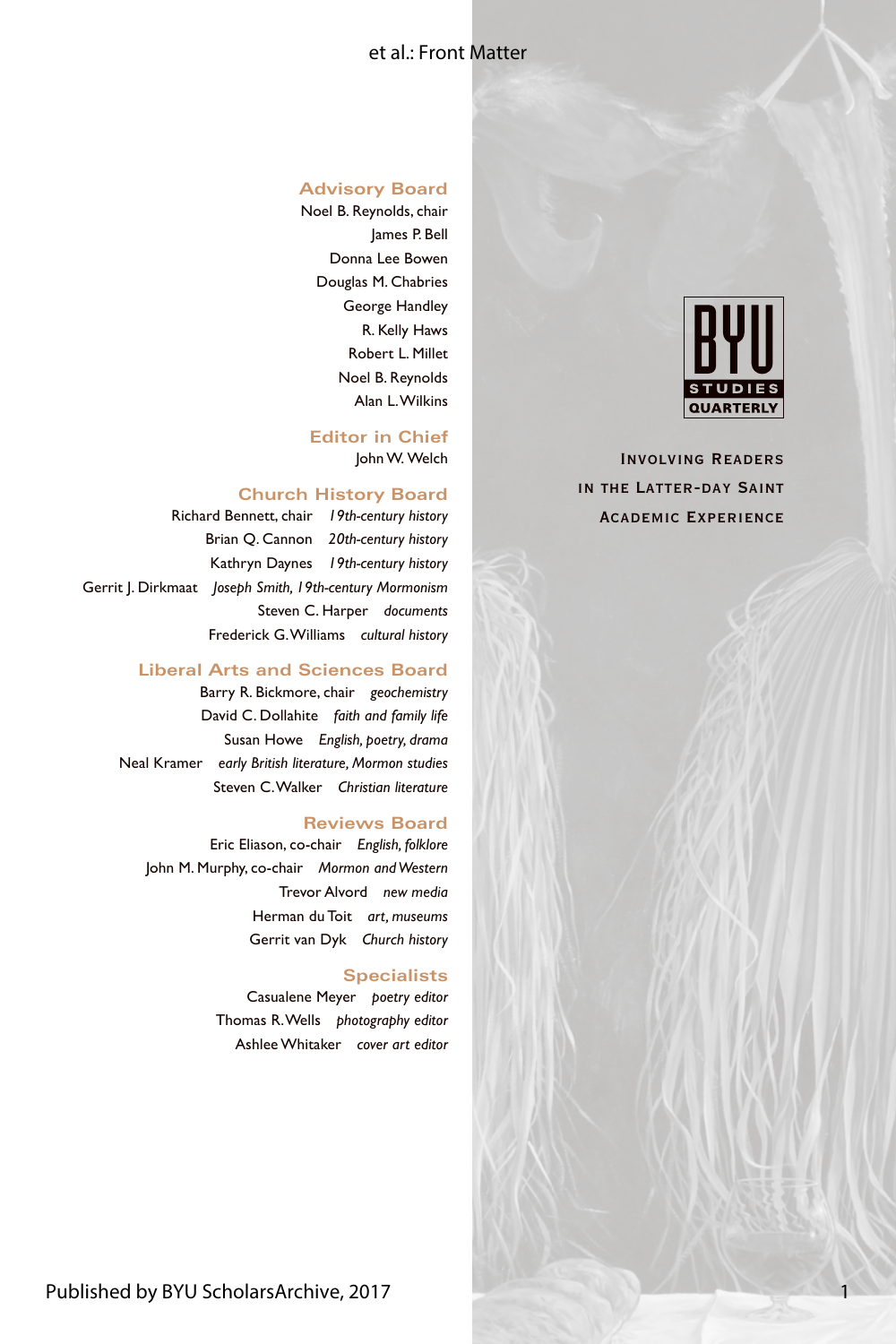

# **ARTICLES**

- **4** From the Editor
- **7** Birth and Calling of the Prophet Samuel: A Literary Reading of the Biblical Text Steven L. Olsen
- **45** "The Little Head Stones Became Monuments": Death in the Early Samoan Mission and the Creation of the Fagali'i Cemetery Reid L. Neilson and Scott D. Marianno
- **75** The Lord Is One Margaret Barker
- **98** Margaret Barker's "The Lord Is One"—a Response Andrew C. Skinner
- **105** Response to Margaret Barker's "The Lord Is One" David J. Larsen
- **113** An Improvisation on Margaret Barker's "The Lord Is One" Daniel C. Peterson

# **SHORT STUDY**

**119** "An Angel or Rather the Savior" at the Kirtland Temple Dedication: The Vision of Frederick G. Williams Frederick G. Williams

# **BRUCE C. HAFEN ON EDUCATION AT BYU**

- **141** Envisioning Brigham Young University: Foreword to John S. Tanner's *Learning in the Light* Bruce C. Hafen
- **148** "What Is It about This Place?" Truman Madsen, Religious Education, and the Mission of BYU Bruce C. Hafen